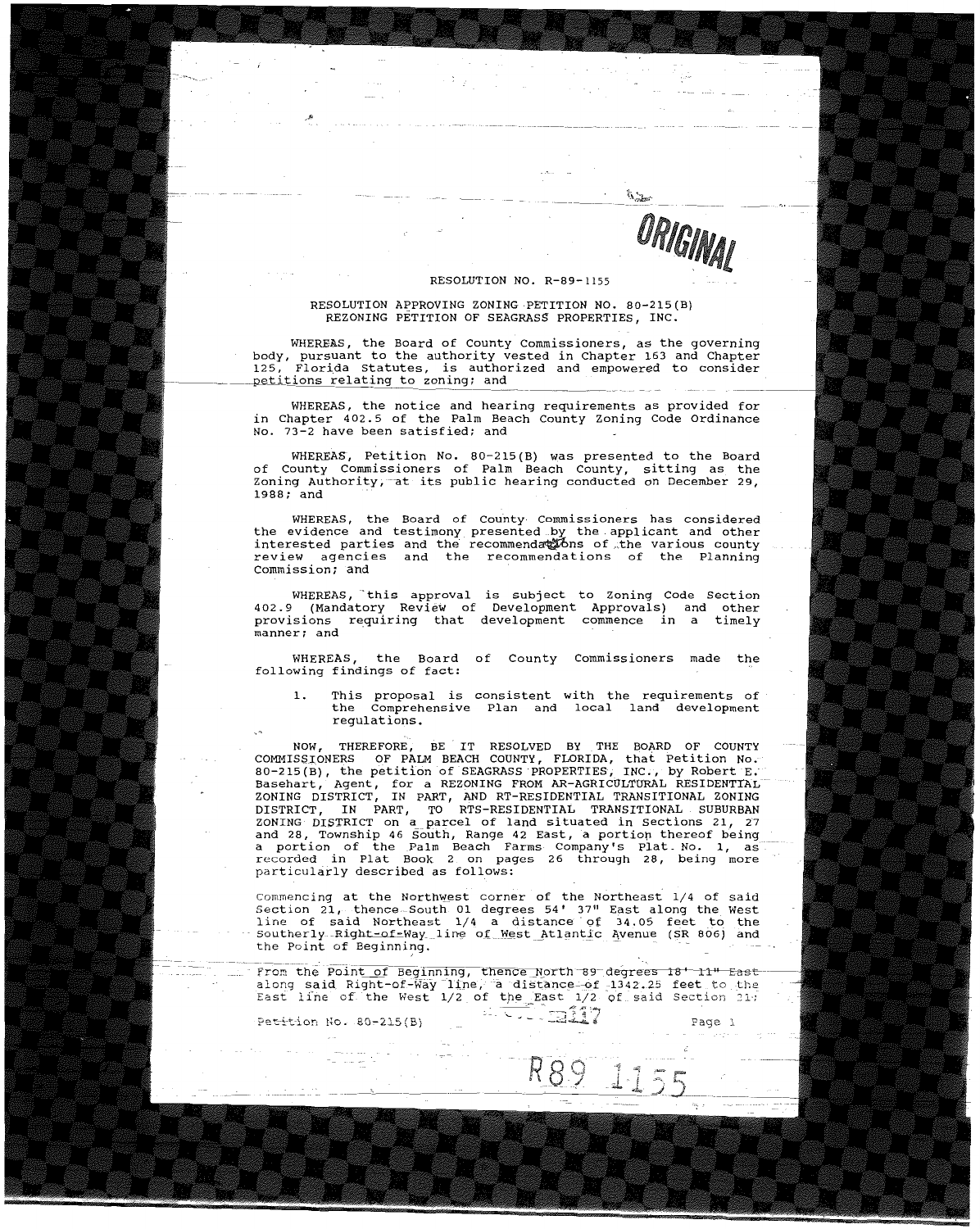## R89 1155

thence South 02 degrees 05' 51" East along said East line, a distance of 5297.49 feet to the South line of said Section 21; thence North 89 degrees 02' 12" East along said South line a thence North 89 degrees oz. Iz. East along said South line a<br>distance of 1359.44 feet to the Southeast corner of said Section<br>21; thence North 89 degrees 19' 17" East along the North line of the aforementioned Section 27, a distance of 1337.86 feet to the Northeast corner of the Northwest  $1/4$  of the Northwest  $1/4$  of said Section 27; thence South 00 degrees 33' 27" East along the<br>East line of the Northwest 1/4 of the Northwest 1/4 of said East line of the Northwest 1/4 of the Northwest 1/4 of said<br>Section 27, a distance of 1958.67 feet to the Northwest corner of the Southeast  $1/4$  of the Northwest  $1/4$  of said Section 27; thence North 89 degrees 19' 01" East along the North line of the southeast 1/4 of the Northwest 1/4 of said Section 27, a distance of 662.44 feet to the Northeast corner of the Northwest 1/4 of the Southeast 1/4 of the Northwest 1/,4 of said section; thence South 00 degrees 17' 02" East along the East line of the Northwest  $1/4$  of the Southeast  $1/4$  of the Northwest  $1/4$  of said section, a distance of 683.06 feet to the Northwest corner of the Southeast 1/4 of the Southeast 1/4 of the Northwest 1/4 of said section; thence North 89 degrees 21' 52" East along the North line said Southeast 1/4 of the Southeast 1/4 of the Northwest 1/4, a distance of 619.58 feet to a point on the West Right-of-- Way line of a 120 foot wide Right-of-way for Jog Road (said Right-of-Way being centered on the East line of the West 1/2 of said Section 27); thence South 00 degrees 34' 55" East along said West line, a distance of 675.00 feet to the South line of the North 1/2 of said Section 27; thence South 89 degrees 18' 45" West along said South line, a distance of 2618.11 feet to the southwest corner of the Northwest 1/4 of said Section 27; thence South 89 degrees 01' 23". West along the South line of the North 1/2 of the aforementioned Section 28, a distance of 1350.92 feet to the East line of the West 1/2 of the East '1/2 of said section 28; thence South 00 degrees 42' 42" East along said East line, a distance of 2718.59 feet to the ~South line of said Section 28; distance or 2718.59 reet to the South line or said Section 28;<br>thence South 88 degrees 58' 35" North along said South line , a<br>distance of 1342.41 feet to the Southeast corner of the Southwest 1/4 of said section 28; thence continuing along said South line South 88 degrees 58' 35" West a distance of 2684.82 feet to the Southwest corner of said Section 28; thence North 00 degrees 53' 09" North along the West line of said Section 28, a distance of 2721.84 feet to the Northwest corner of the Southwest 1/4 of said Section 28; tnence continuing along said West line, North 00 degrees 53' 09" West a distance of 2721.84 feet to the Northwest corner of said Section 28; thence North 01 degrees 52' 26" West along the West line of the aforementioned Section 21, a distance of 2675.20 feet to the Northwest corner of the Southwest 1/4 of said Section 21; thence continuing along said West line, North 01 degrees 52' 26" West a distance of 656.31 feet to the North line of Tracts 49-54, Block 21 of the Palm,Beach Farms Company's Plat Next, 1, as recorded in Plat Book 2, pages 26 through 28; thence<br>North 89 degrees 08' 23" East, departing from said section <u>line</u><br>and running along said tract line a distance of 2682.20 feet to<br>the West line of the Northe Northeast 1/4 of Section 21, a distance of 1973.61 feet to the Point of Beginning, being located on the south side of Delray west Road (SR 806) and bounded on the east by Jog Road and on the west by Florida's Turnpike, was approved as advertised.

Petition No. 80-215(B)  $\cdots$   $\cdots$   $\cdots$   $\cdots$   $\cdots$   $\cdots$  Page 2

R89

 $\mathbf{r}'$